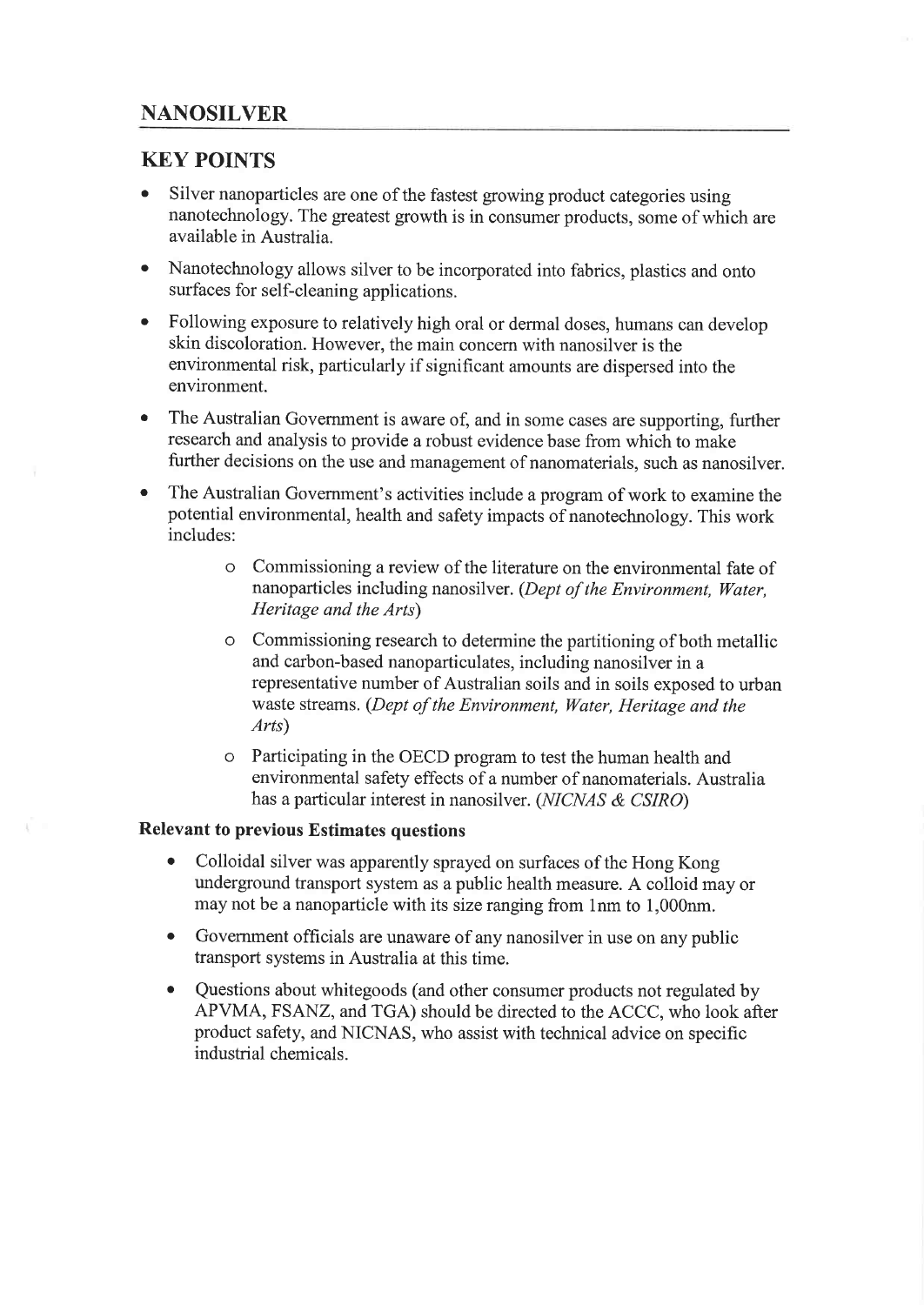## BACKGROUND

 $\bar{x}$ 

Silver is known to be effective in killing a wide range of bacteria. This behaviour is attributed to the silver ions (positively charged silver atoms).

Nanosilver is used in a range of products such as coatings on medical devices to reduce infection rates, coatings on artifìcial joints and pacemakers to prevent deadly microbial growths, and coating of ceramic filters for water purification. However, most products that use nanosilver are household items where the nanosilver provides an antibacterial function to keep surfaces clean or to reduce odours (see Attachment A for a list of some products available in Australia). The Project on Emerging Nanotechnologies in the USA has a database of 240 products using nanosilver identified in September 2007.

### will the silver ions released from nanosilver cause human health or environmental health impacts?

If enough silver is consumed, the silver can be deposited under the skin and turn it to a blue-gray colour (called 'argyria'), and this is considered the main toxicity associated with silver.

On the other hand, nanosilver is being engineered to release silver ions, which are toxic to bacteria. Some products, such as washing machines that feature silver as <sup>a</sup> cleaning agent, are designed to release silver into the wash and hence the environment; other products, such as self-deodorising socks, contain nanosilver impregnated into the fabric. In this case, the nanosilver is not designed to leach out, but some studies have shown that nanosilver can indeed be washed out of these articles.

There is an increased risk of environmental impacts from nanosilver if substantial releases of the nanomaterial occur as the use of products containing nanosilver becomes more widespread. Intemationally, levels of conventional silver emissions have peaked in the past, and the characteristic was for a halo of silver contamination to surround domestic waste treatment plants. This is not a current problem, but total silver emissions will need to be monitored as the nanosilver applications grow.

### Can we identify and manage any new risks from nanosilver?

Nanosilver poses questions common across nanomaterials. How does size, shape, charge state, etc alter its toxicity. Combined with unknown levels of exposure, this equates to an uncertain risk. The Australian Government is working closely with national and international partners to ensure that the regulatory requirements are sufficiently robust to manage any risks posed by nanomaterials.

#### Some examples of Government action addressing and assessing risks from nanosilver

Australia is participating in the OECD program plans to test nanomaterials for their physical-chemical properties; environmental degradation and accumulation;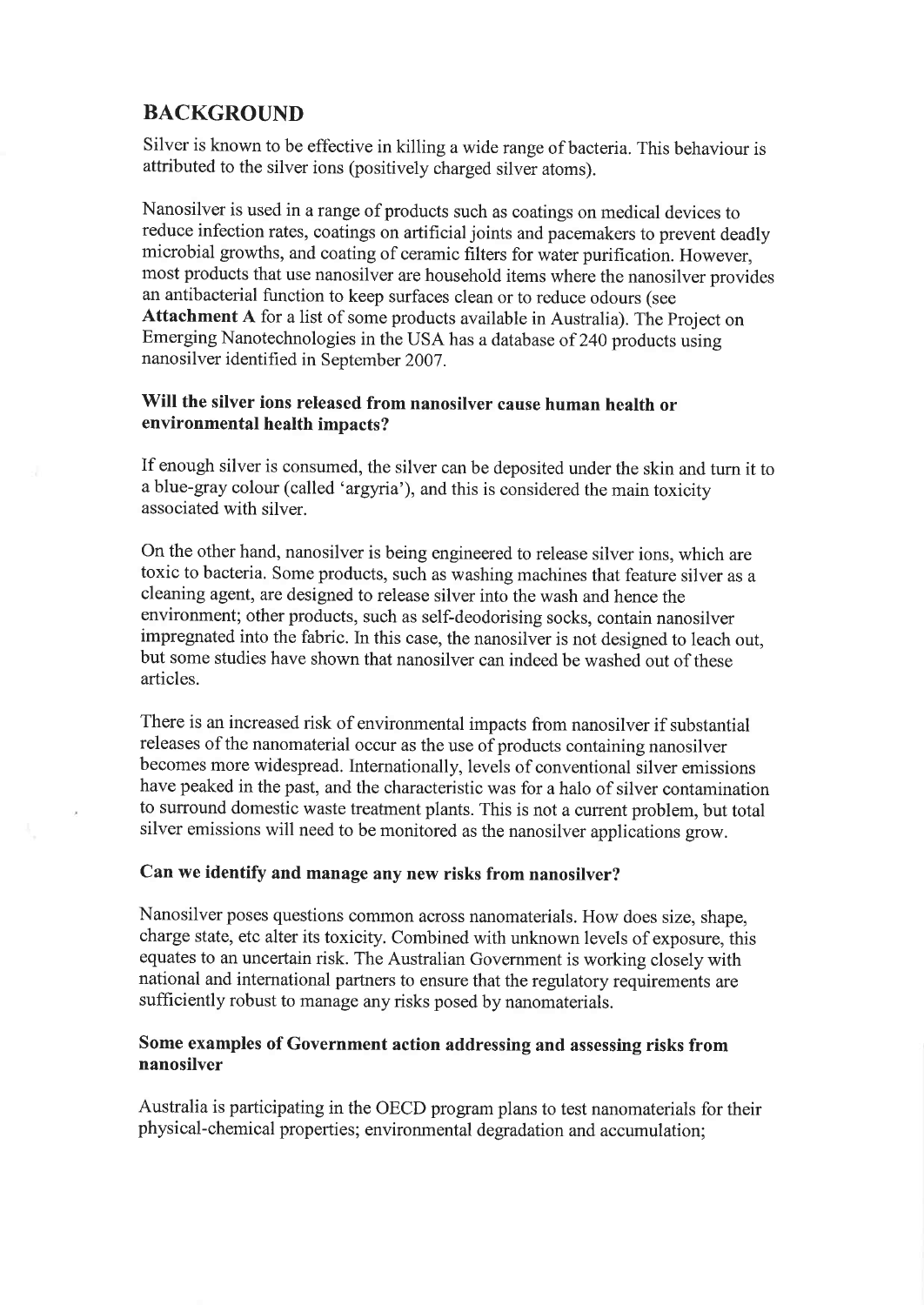environmental toxicology; and mammalian toxicology. Australia has agreed to participate in testing nanosilver as part of this program.

Following up from the report on environmental fate of nanoparticles, the Department of the Environment, Heritage and the Arts have now commissioned a research study to determine the partitioning of both metallic and carbon-based nanoparticulates, namely nanosilver, cerium oxide, fullerene and carbon nanotubes in a representative number of Australian soils and in soils exposed to urban waste streams.

#### Australian exposure to nanosilver

The Office of the Australian Safety and Compensation Council (OASCC), within the Department of Education, Employment, and Workplace Relations, conducted a review of organisations using nanomaterials from data available in the public domain, They identified eight universities working with nanosilver and five companies.

The National Industrial Chemical Assessment and Notification Scheme (NICNAS) located within the Department of Health and Ageing, conducted a voluntary call for information on the use of nanoparticles in the commercial sector during 2005-06. No usage of nanosilver was recorded.

Agencies are conducting further workplace and company surveys currently to update data in this area.

#### Excerpts from Senate Estimates February 2008

Senator MILNE-Can anyone tell me whether nanosilver is being used in any of the public transport systems in Australia at this time? Dr Besley---I cannot.

Mr Pennifold-I cannot comment. I do not know.

Senator MILNE-Since China is manufacturing a lot of whitegoods that come into Australia, can you tell me whether there are any fridges coming into Australia that use nanoparticles of silver coating on their inner surface, and as well similarly so for cutlery, chopping boards et cetera? Mr Pennifold-I am not able to answer that.

Senator MILNE--Would that come under the Therapeutic Goods Administration or under FSANZ? If I went to buy a fridge, how would I know whether it has nanoparticles in it, given that nanosilver kills all bacteria, good and bad? That is why it is being used in public transport systems and that is why people are terrified of it. I am concemed that this is getting away from us and consumers do not know. Who can tell me, as to the regulatory framework in Australia, whether any whitegoods coming into the country are lined with nanosilver particles?

Mr Pennifold—That would be a question that you would need to put to the regulators. Senator MILNE-Which one?

Mr Pennifold-It is probably best to direct it to the Health portfolio.